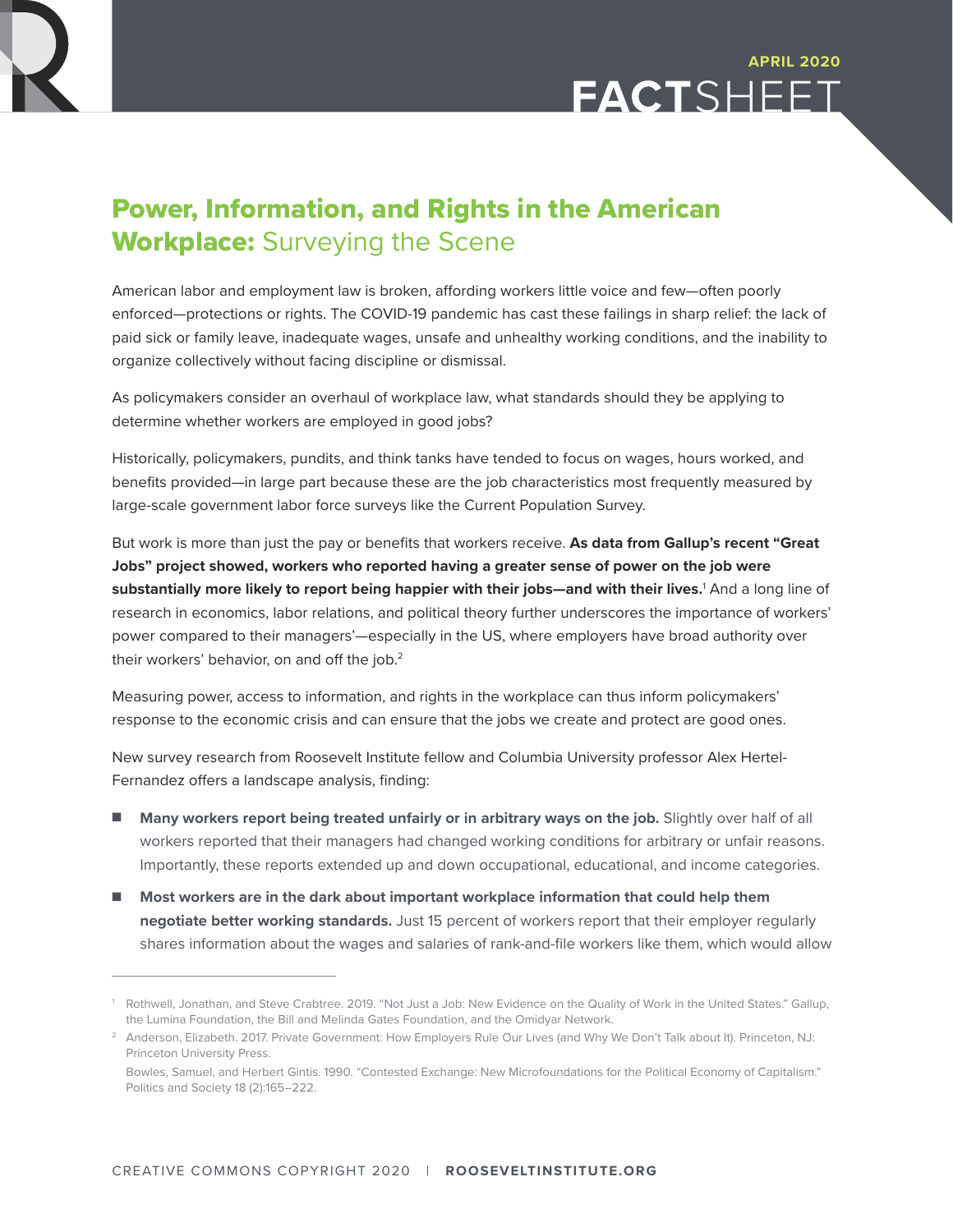workers to know how their pay compares to other employees doing similar work. And less than half (40 percent) of workers report regularly receiving information about how well their organization is doing, like performance or productivity records, which would be necessary to ensure that workers are reaping the gains of organizational productivity. Higher-income and more educated workers tended to be more likely to receive both kinds of information, putting less well-off workers and those with less formal education at a substantial disadvantage.

- Many workers do not recognize their legal rights—or the limits of those rights. When asked whether they thought a variety of employer actions were legal or illegal, most workers did not seem to know the contours of existing labor and employment law. It tended to be higher-income and more highly educated workers who were most knowledgeable about their workplace rights. The worrisome implication of this finding: The most economically vulnerable workers are the least likely to recognize and be able to exercise their existing legal rights under federal law.
- n **Many workers, especially low-income and less formally educated workers, report that they do not have regular conversations with their coworkers about workplace issues and problems.** These discussions matter because workers who have the opportunity to regularly talk about workplace issues and problems with their coworkers have a better understanding of their rights. One important reason that workers, and especially low-income and less-educated workers, do not feel comfortable discussing workplace issues and problems is that they lack physical space and time to do so at work.

Moving forward, policymakers can raise the bar for good jobs by focusing on these four criteria:

- **n** The scope for employers to arbitrarily or unfairly change how they treat workers. Do workers have a say over their working conditions, or can employers unilaterally change their scheduling, wages, and benefits with little notice? This is an important outcome measure of worker voice. It's also critical in our system of at-will employment, in which the standing presumption is that private-sector employers have the legal right to fire or change the working conditions of most workers for nearly any reason, save those spelled out in federal and state law (like civil rights or whistleblower protections).
- Workers' access to, and ability to act on, important information about their workplace, such as **compensation practices and organizational performance.** To negotiate the best set of wages, benefits, and working conditions with their employers, workers and labor organizations must know, at a minimum, information about their employer (for instance, sales, productivity, revenue, or performance) and the pay and compensation of other workers.
- Workers' ability to recognize and enforce their workplace legal rights. Workers must *know* their legal rights in order to exercise them—and widespread employer noncompliance suggests that workers may not be fully aware of the employment and labor rights they hold.
- **n** Workers' ability to engage in regular workplace discussions with their coworkers. These conversations help workers to share relevant information about working conditions and problems with one another, recognize common grievances and connect them to their managers' and employers' actions, build solidarity with one another, and ultimately plan actions for collectively addressing shared grievances. They're also key in building collective power and moving toward formal labor organization like unions.